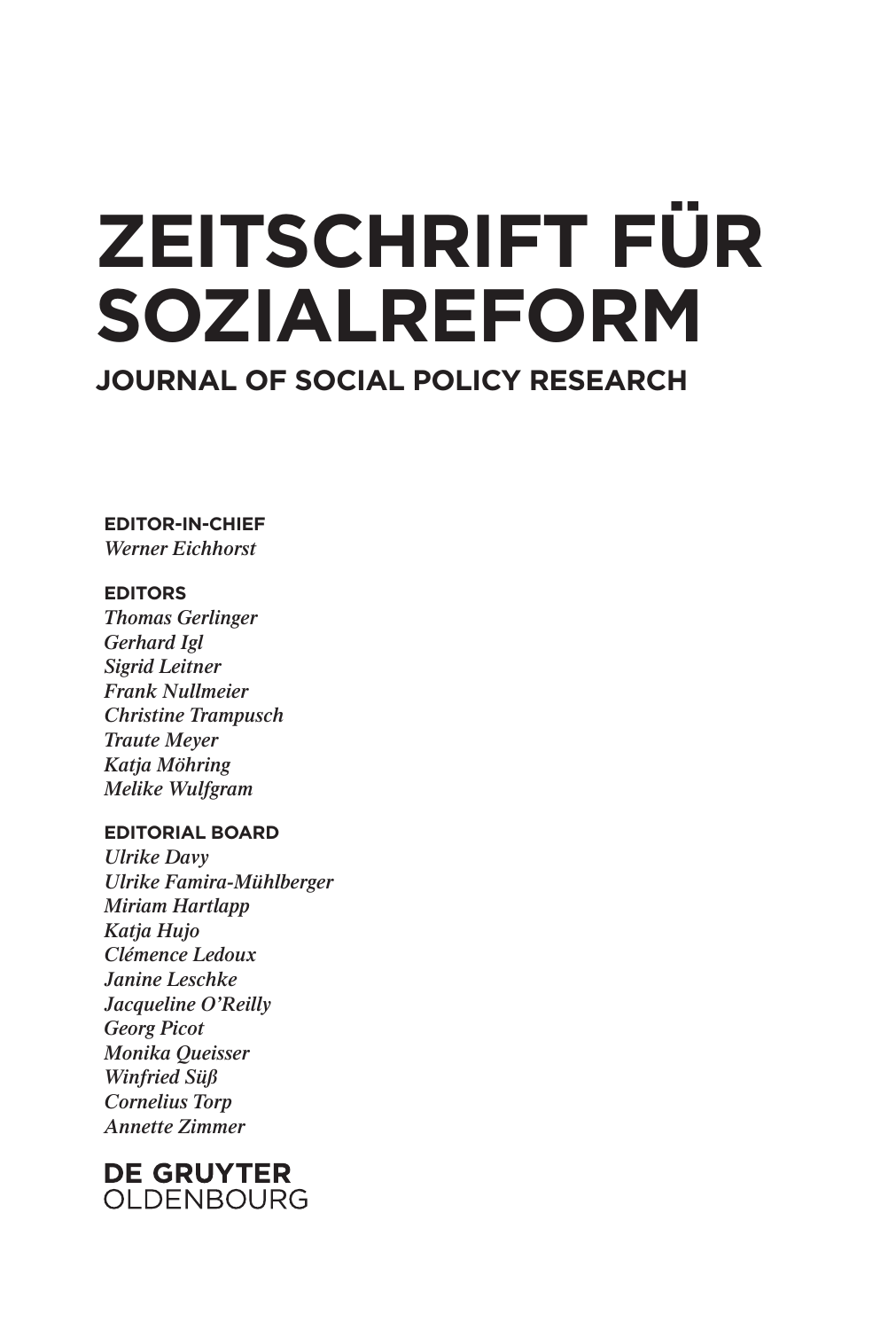**ABSTRACTED/INDEXED IN** Baidu Scholar · CNKI Scholar (China National Knowledge Infrastructure) · CNPIEC: cnpLINKer · Dimensions · EBSCO (relevant databases) · EBSCO Discovery Service · Google Scholar · IBR (International Bibliography of Reviews of Scholarly Literature in the Humanities and Social Sciences) · IBZ (International Bibliography of Periodical Literature in the Humanities and Social Sciences) · J-Gate · JournalTOCs · KESLI-NDSL (Korean National Discovery for Science Leaders) · Microsoft Academic · MyScienceWork · Naviga (Softweco) · Primo Central (ExLibris) · Publons · QOAM (Quality Open Access Market) · ReadCube · Semantic Scholar · Summon (Pro-Quest) · TDNet · Ulrich's Periodicals Directory/ulrichsweb · WanFang Data · WorldCat (OCLC)

ISSN 0514-2776 ∙ e-ISSN 2366-0295

Alle Informationen zur Zeitschrift, wie Hinweise für Autoren, Open Access, Bezugsbedingungen und Bestellformulare, sind online zu finden unter www.degruyter.com/journals/zsr

**VERANTWORTLICHER HERAUSGEBER** Prof. Dr. Werner Eichhorst, IZA - Institute of Labor Economics, Schaumburg-Lippe-Str. 5-9, 53113 Bonn, Tel: +49 228 3894-531, E-Mail: eichhorst@iza.org

**REDAKTION** Dennis Redeker, Universität Bremen, SOCIUM - Forschungszentrum Ungleichheit und Sozialpolitik, Mary-Somerville-Straße 5, 28359 Bremen, Tel: +49 421 218-66454, E-Mail: zsr@uni-bremen.de

**VERLAG** Walter de Gruyter GmbH, Berlin/Boston, Genthiner Straße 13, 10785 Berlin, Germany

**JOURNAL MANAGER** Jana Kuchta, De Gruyter, Genthiner Straße 13, 10785 Berlin, Germany, Tel.: +49 (0)30 260 05-228, Fax: +49 (0)30 260 05-250, E-Mail: jana.kuchta@degruyter.com

**ANZEIGENVERANTWORTLICHE** Jana Kuchta, De Gruyter, Genthiner Straße 13, 10785 Berlin, Germany, Tel.: +49 (0)30 260 05-170, E-Mail: anzeigen@degruyter.com

© 2021 Walter de Gruyter GmbH, Berlin/Boston

**DRUCK** Franz X. Stückle Druck und Verlag e.K., Ettenheim